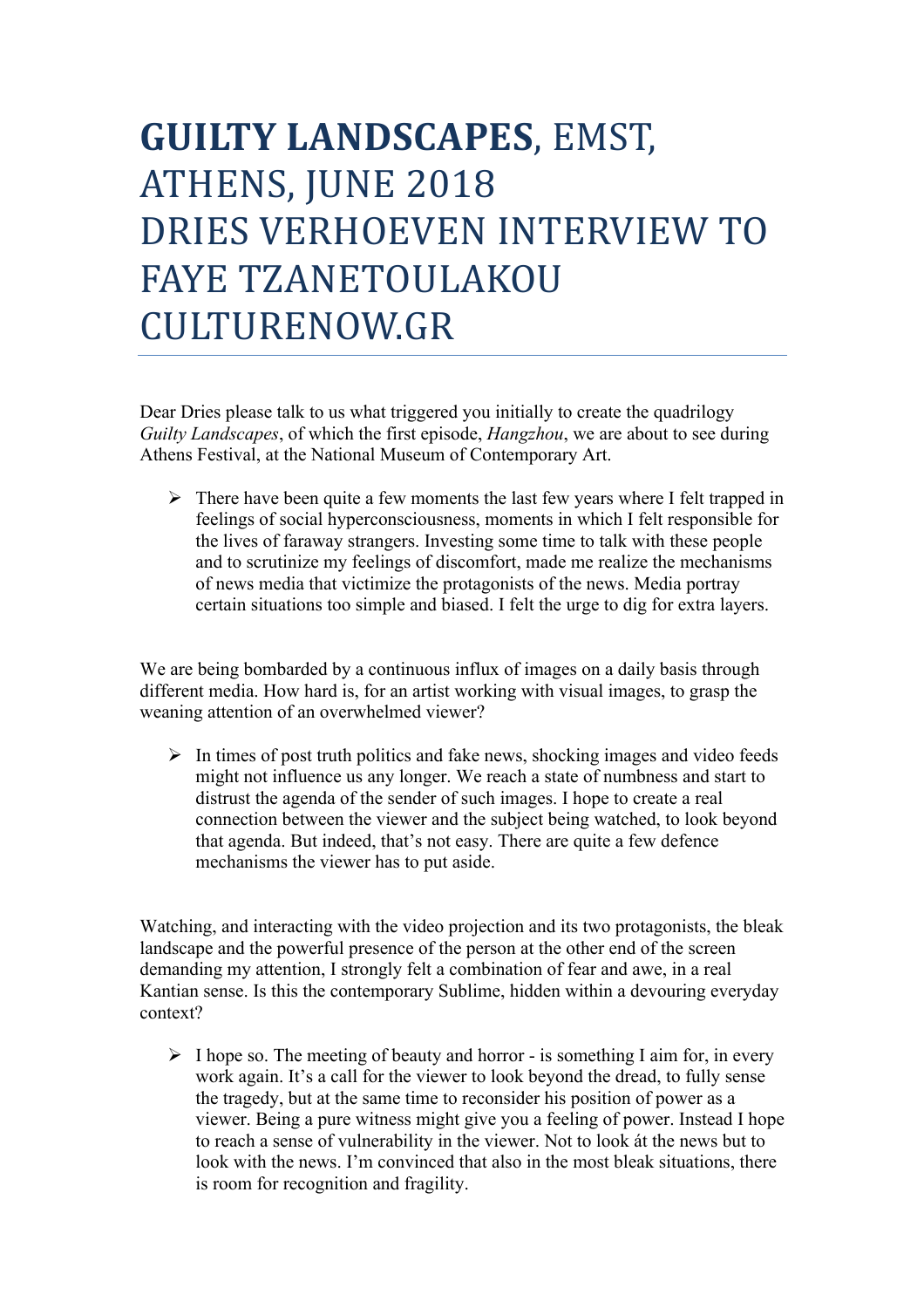In your recent visit to Athens last year for the Fast Forward Festival, you presented us with *Phobiarama*, an interactive piece prompting us to confront our innermost fears. This time, with *Guilty Landscapes*, the emphasis moves towards confronting a disturbing reality, that is not our reality, or at least not yet. So again we are meant to face a looming distress in relation to how easily things could go wrong. If the purpose of art is to pave the way for real change within society, could you say that fear is a positive force? In other words, is safety the scarier of the two?

 $\triangleright$  I hope to stay close to a state of uncertainty. In this and other works I try to encourage an audience to question the prefabricated frames with which they meet the protagonists of the news, both the supposed perpetrators, as the alleged victims. In that sense *Guilty Landscapes* is the negative of *Phobiarama*. The call for safety, as the mantra of the neo liberal world in which we are living, is dangerous in that sense. It does his utterly best to confirm the status quo, to block self-criticism. It devides and conceals. But well, fear is also not our best counselor. An anxious human is not particularly able to reconsider his own position.

Last year when Documenta 14 came to Greece, its curatorial team promised to avoid falling into the trap of "po(o)rnography" as they astutely called the tendency to stimulate feeling through overt references to the Greek crisis-already into its tenth year of austerity measures. Few months ago The Guardian advertised "crisis trips" to Greece in its travel section (which due to public outrage had to be cancelled). However, in the case of *Guilty Landscapes*, the situation is reversed! It seems to me that the viewer assumes the role of the 'exhibit', and for the first time he is accountable for his/her reactions when dealing face to face, with an uncomfortable subject matter outside of his comfort zone. Talk to us about your innovative interactive technique that raises a discussion on the concept of 'seeing' in a political context.

Ø I wouldn't be able to phrase it any better than Susan Sontag does in *Regarding the pain of others*: "So far as we feel sympathy, we feel we are not accomplices to what caused the suffering. Our sympathy proclaims our innocence as well as our impotence. To that extent, it can be (for all our good intentions) an impertinent—if not an inappropriate—response." In other words, pity patronizes the subject. Care is power. By booking such a crisis trip you describe, one reconfirms his superior position. *Guilty landscapes* for me is not about changing your opinion. It's also the viewers body that interests me, the interactive nature of the work (hopefully) makes her engage.

In what ways has your interdisciplinary approach, in relation to theatre and the visual arts, helped in bringing the subject closer to an audience?

 $\triangleright$  The live aspect of performance art helps me to activate an audience member. Who else then another human being can put us in motion? The theatre seat though is one of the most numbing places I could imagine. What I took from